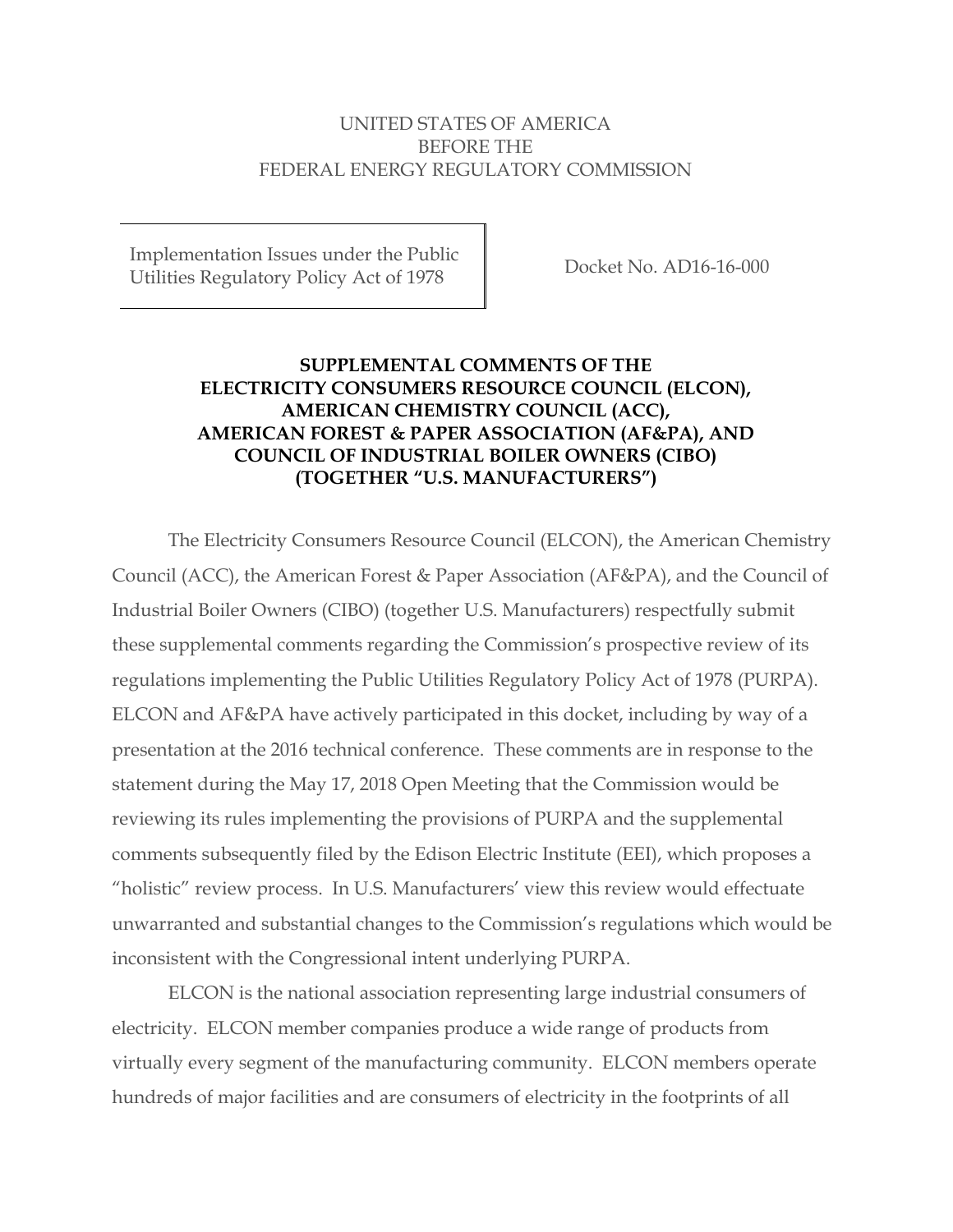organized markets and other regions throughout the United States. Reliable electricity supply at just and reasonable rates is essential to our members' operations. ELCON members are among the largest owners and operators of cogeneration facilities that are used in oil refining, petrochemicals, organic and inorganic chemicals, food processing, and motor vehicles. As such, ELCON supports policies on PURPA that emphasize fair and nondiscriminatory treatment to manufacturers. PURPA, when implemented correctly, provides a safety net for utility energy and capacity costs, which benefits all consumers.

ACC represents the leading companies engaged in the business of chemistry. ACC members apply the science of chemistry to make innovative products and services that make people's lives better, healthier and safer. The business of chemistry is a key element of the nation's economy.

AF&PA is the trade association of the forest, pulp, paper, paperboard, and wood products industry in the United States. AF&PA's members are among the nation's largest consumers of electric power, purchasing over 82 billion kilowatt-hours of electricity annually nationwide. AF&PA's members include electricity consumers and producers.

CIBO is a trade association of industrial boiler owners, architect-engineers, related equipment manufacturers, and University affiliates with over 100 members representing 20 major industrial sectors. Since its formation, CIBO has been active in the development of technically sound, reasonable, cost-effective energy and environmental regulations for industrial boilers. CIBO supports regulatory programs that provide industry with enough flexibility to modernize - effectively and without penalty – the nation's aging energy infrastructure, as modernization is the key to costeffective environmental protection.

2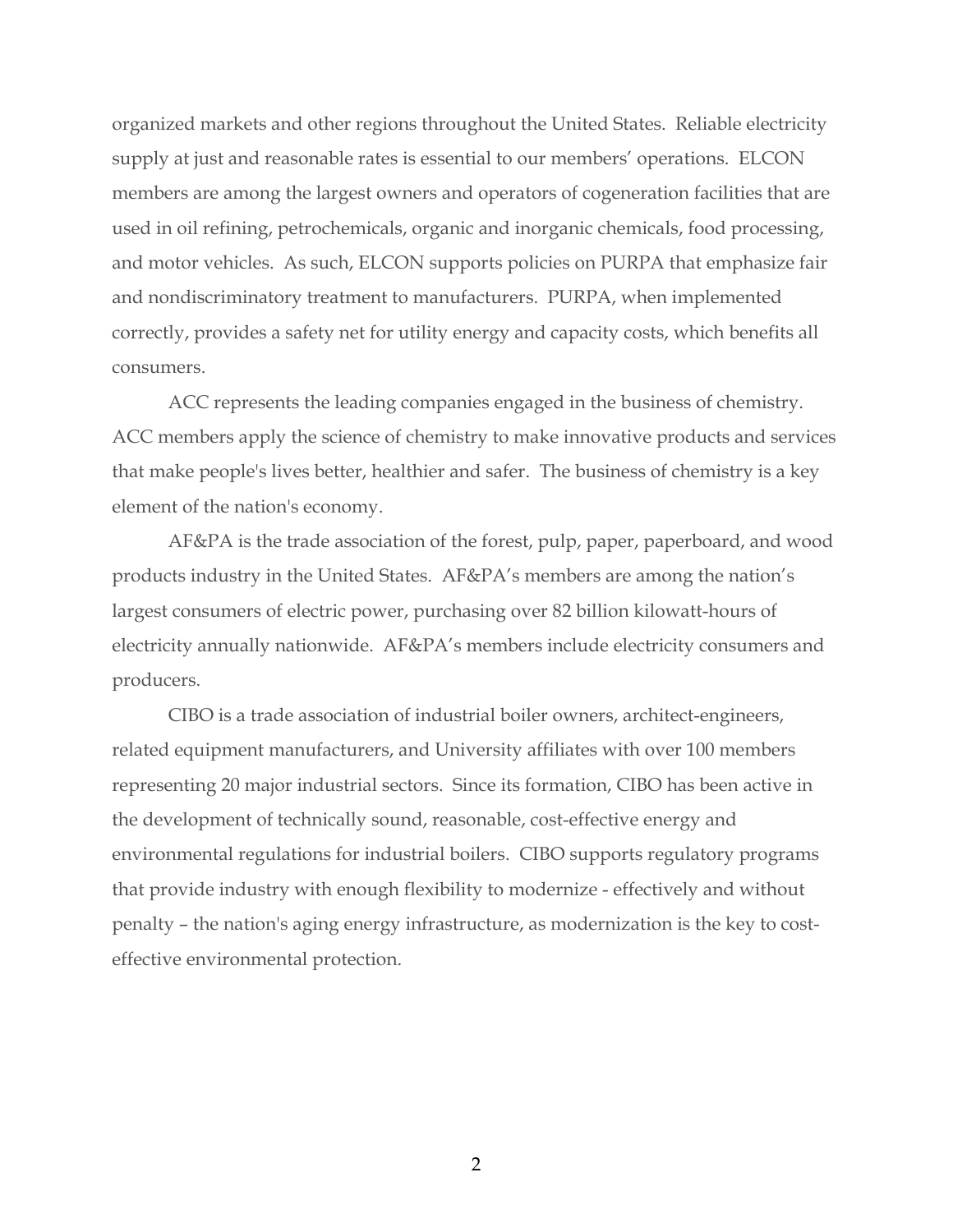## I. OVERVIEW OF U.S. MANUFACTURERS' INTEREST IN A ROBUST PURPA AND OBJECTION TO EEI'S PROPOSALS

As the Commission has recognized, the directive in Section 210(a) of PURPA directs that the Commission prescribe, and from time to time revise, such rules as it determines necessary to *encourage* cogeneration and small power production, remains in full force. Moreover, Section 210(n)(1)(A)(iii) of PURPA requires the Commission to issue rules to ensure "continuing progress in the development of efficient electric energy generating technology." The Commission has endorsed EPA's comments that "CHP . . . remains one of the most significant opportunities to improve the efficiency and reduce the environmental impact of United States energy production . . . " and that "CHP processes are inherently more efficient than producing electric energy and heat separately".[1](#page-2-0)

Combined Heat and Power (CHP) or cogeneration technology, which is extremely efficient because it uses the same fuel to produce both thermal energy used in the manufacturing process and electricity, is an important part of our nation's energy mix. The United States has an installed capacity of over 82 gigawatts of CHP at more than 4,100 industrial and commercial facilities, but there remains 149 gigawatts of potential CHP. Full implementation of PURPA is essential to the continuing development of CHP which enhances our energy security by reducing our national energy requirements, improves business international competitiveness by increasing energy efficiency and reducing costs, diversifies energy supplies by enabling further integration of domestically produced and renewable fuels, advances societal goals by reducing CO2 and criteria pollutants, improves grid reliability, and creates jobs.

EEI's supplemental comments are just the latest in a long line of utilities' opposition to PURPA. Although Congress responded to many of utilities' demands in the 2005 amendments, utilities have continued to fight qualifying facilities (QFs) with FERC filings, foot-dragging responses to requests for fair and nondiscriminatory

<span id="page-2-0"></span> <sup>1</sup> Order 671 at PP 69-71.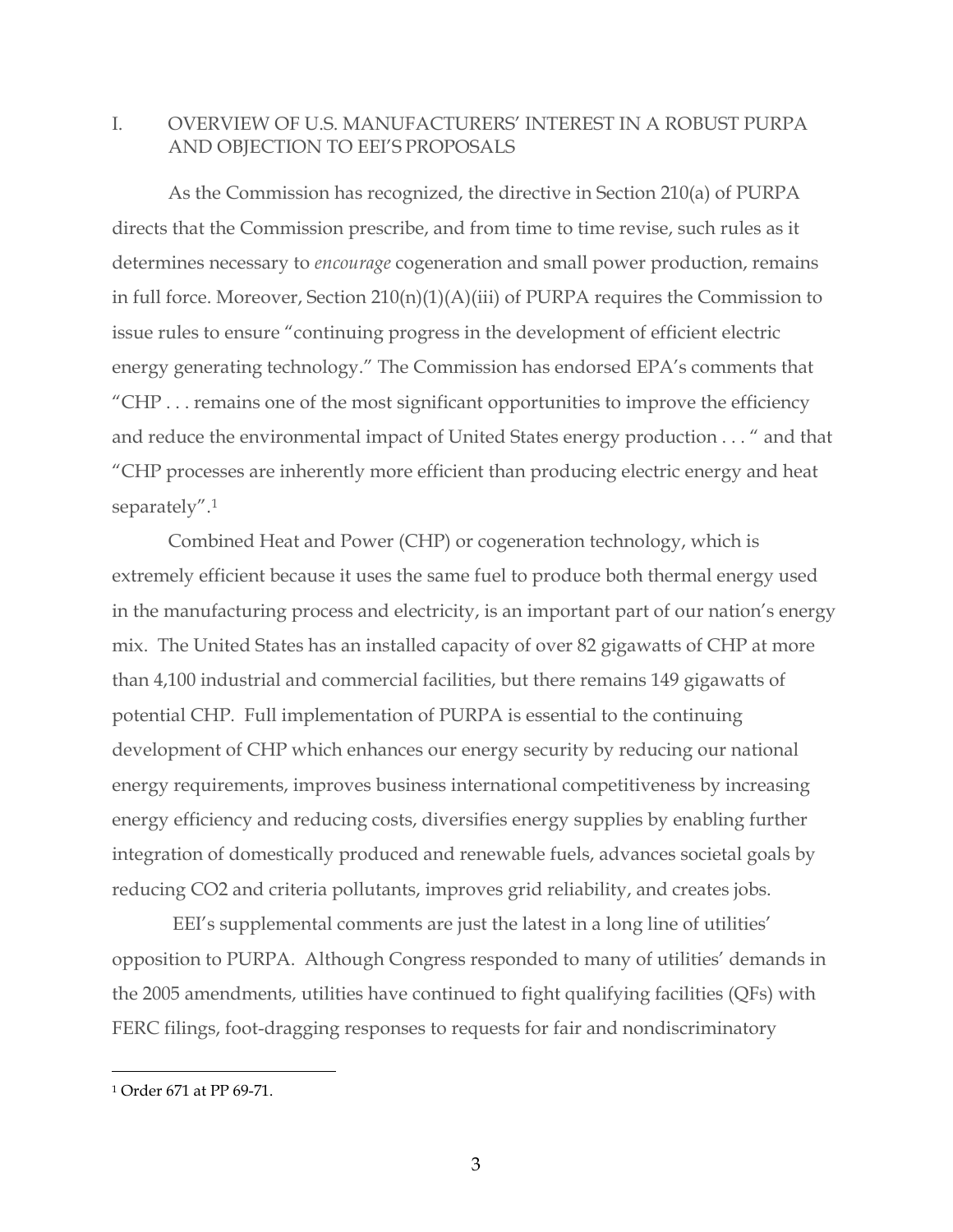buyback rates and standby, supplemental, back up or maintenance power services, and purchase offers limited to shorter-term deals wrapped in unnecessarily-complicated contracts, violating the intent of PURPA to promote CHP and other clean and efficient technologies. EEI's new supplemental comments missive seems to be precipitated by the over-saturation of renewable qualifying facilities ("qualifying small power production facilities") in certain states, a problem that is worthy of a targeted fix. However, as written, EEI's proposed changes to FERC's PURPA implementation regulations would impose substantial collateral damage on qualifying cogeneration facilities.

During the FERC technical conference on PURPA in 2016 and the House Energy and Commerce Committee hearings on PURPA reform in September 2017 and January 2018, there was unanimous agreement that PURPA regulations for CHP were working and did not need "reforms." The intent underlying PURPA to encourage cogeneration and small power production, as recognized by the Supreme Court,<sup>[2](#page-3-0)</sup> remains in full force.

The adoption of the EEI proposals set forth in its supplemental comments would eviscerate the immutable requirement in PURPA Title II to encourage the development of qualifying cogeneration facilities. The proposals include elimination of: QF energy payments by means of fixed price long-term contracts; the flexibility afforded to the legally enforceable obligation; the 20-MW threshold; and self-certification. U.S. Manufacturers address these points in the following comments.

<span id="page-3-0"></span> <sup>2</sup> *American Paper Institute, Inc. v. American Electric Power Service Corp*., 461 U.S. 402, 405 (1983), *see also Sithe Energies, Inc., 105 FERC ¶ 61,240 at P 2 (2003) ("*In passing PURPA, Congress identified two major obstacles that had served in the past to stifle non-utility powerplant development: (1) the reluctance of traditional electric utilities to purchase power from and sell power to non-traditional utilities; and (2) the substantial burdens of pervasive federal and state regulation. Congress in PURPA sought to remove these obstacles*."); Middle S. Servs., Inc., 15 FERC ¶ 61,302 at 61,662 (1981)* ("Section 210 of PURPA was intended by Congress to encourage cogeneration").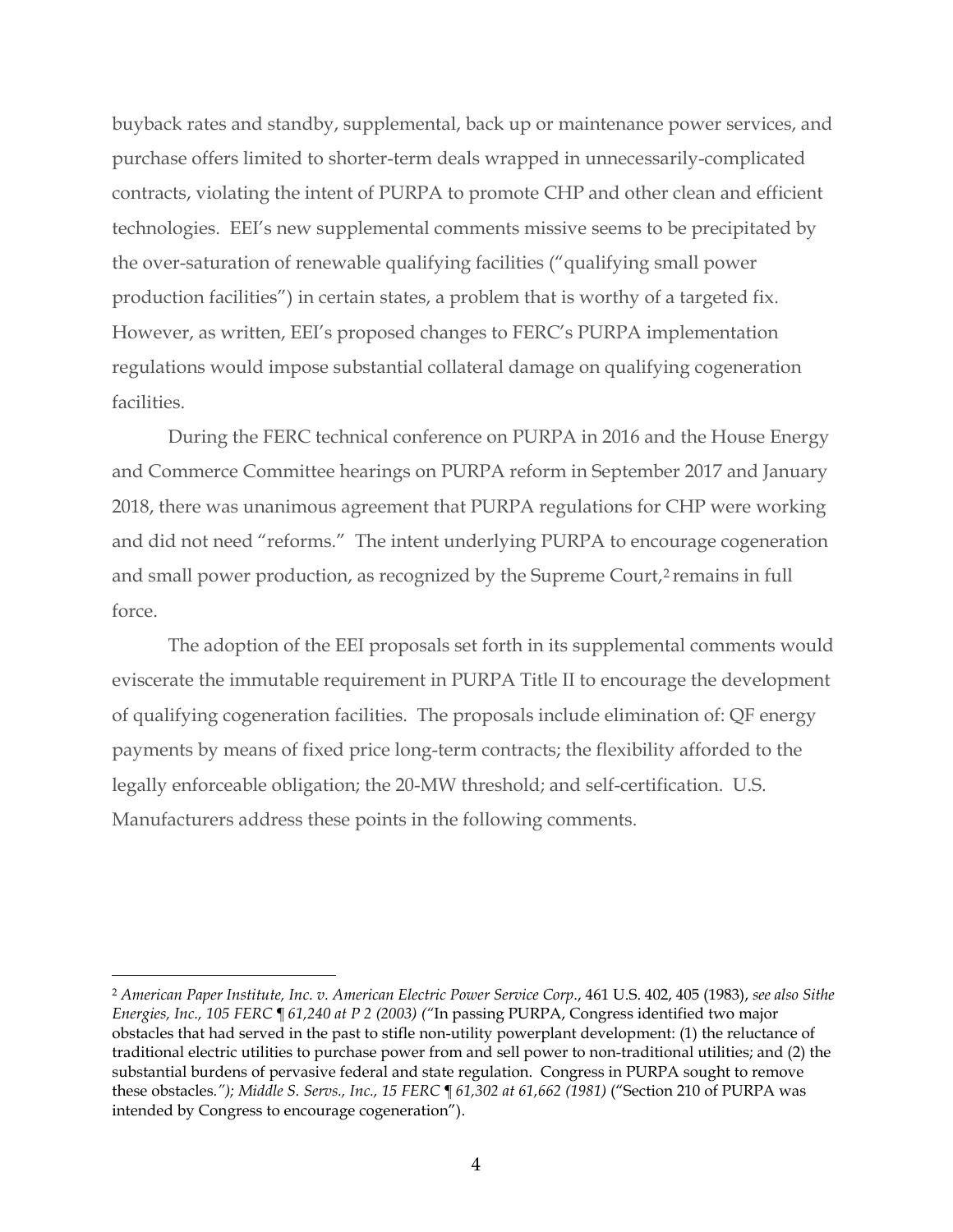#### II. DETERMINATION OF AVOIDED COSTS

EEI assumes that going forward, due to the increase in resources with zero-cost fuel, it is likely that energy prices will decline over time and therefore that QF energy payments should be determined at time of delivery and not based on long-term projections. Doing so would have the effect of reinstating the obstacles to QFs that Congress intended to remove by enactment of PURPA.

The starting point for evaluating the ongoing complaints of utilities about avoided costs under PURPA is the Supreme Court's determinations on the subject. In upholding FERC's full avoided cost rule, the Supreme Court observed that "although FERC recognized that the rule would not directly provide any rate savings to consumers, it reasonably deemed it more important at this time that the rule would provide a significant incentive for the development of cogeneration and small power production, and that ratepayers and the Nation as a whole will benefit from the decreased reliance on scarce fossil fuels and the more efficient use of energy. ["3](#page-4-0)

Utilities already have a considerable advantage in influencing how avoided cost is determined. FERC's rules allow for considerable flexibility, as the factors that may be considered in determining avoided costs include: availability of capacity or energy from a QF during the system daily and seasonal peak periods; dispatchability and reliability; the relationship of the availability of energy or capacity from the QF to the ability of the utility to avoid costs; costs or savings from variations in line losses; and application of technology-specific avoided cost rates. The methodologies used by the individual states in applying FERC's guidelines vary considerably. The access to information that utilities have and the special knowledge of and experience with the state commissions give the utilities considerable advantages in navigating the process and obtaining favorable avoided cost determinations.

A recent study by researchers at the Lawrence Berkeley National Laboratory[4](#page-4-1)

<span id="page-4-0"></span><sup>&</sup>lt;sup>3</sup> 461 U.S. at 403, 415-18. In the 2005 Amendments to PURPA, Congress expressly declined to change the terms of the Commission's avoided cost rule.

<span id="page-4-1"></span><sup>4</sup> Carvallo, Larsen, Sanstad, and Goldman, Long Term Load Forecasting Accuracy in Electric Utility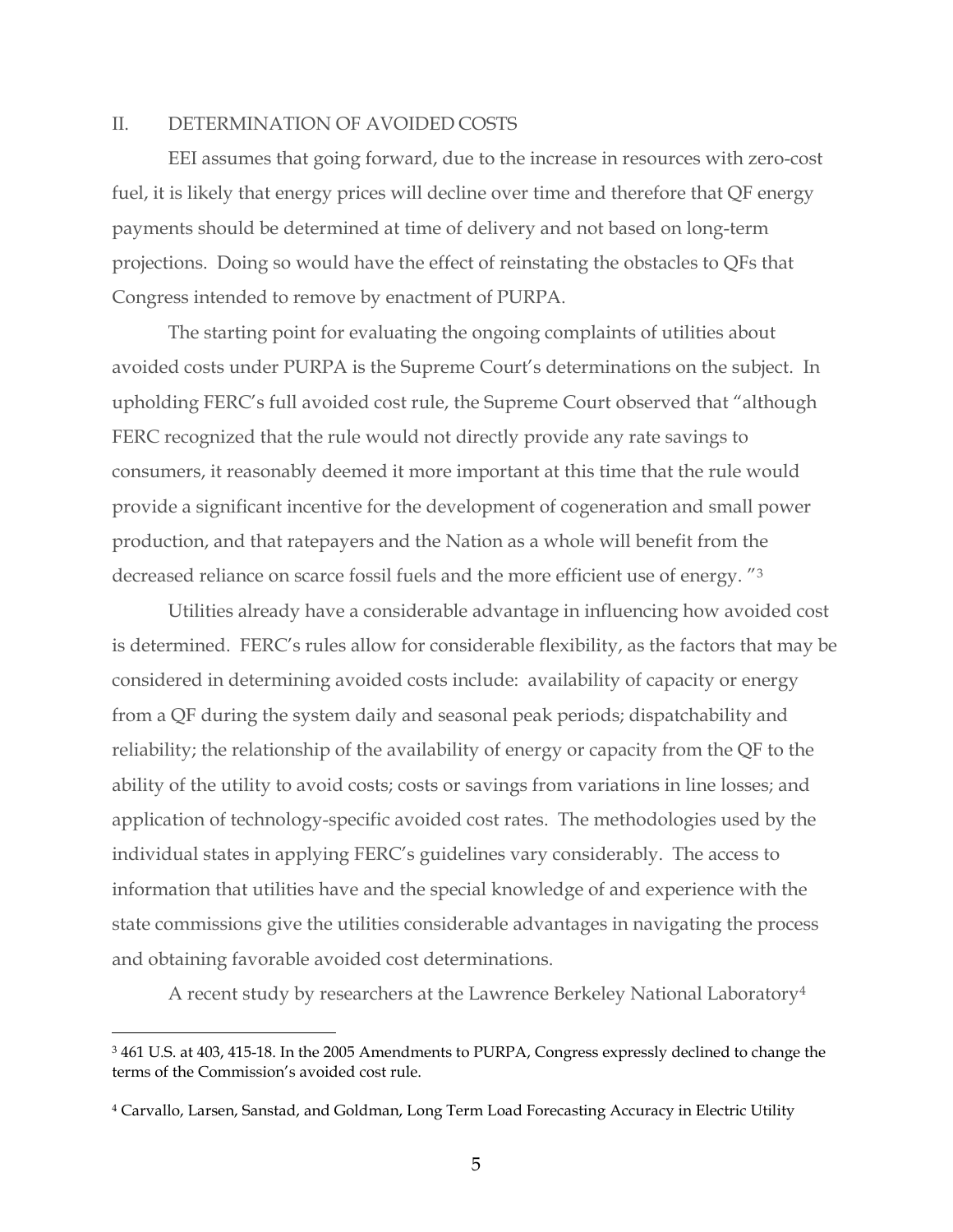indicates that almost all the major utilities in the Western United States systematically overestimated long-term load forecasts. While it may be easy to quibble over the complexities and uncertainties of long-term forecasts, any obvious systemic bias can only be explained by the incentives endemic to utility operation and planning—notably the desire to inflate the revenue requirement. Avoided cost determination is not that complicated and if there is a problem in estimating such costs, it is the utility's responsibility to solve it. EEI's assumption that energy prices should decline over time is an assumption that can be used in its load forecasts. However this assumption flies in the face of the behavior of EEI's own members who are diligently working (and succeeding) to inflate future electricity rates with zero-emission credits (ZECs), government-sponsored bailouts of uneconomic coal and nuclear plants, proposals to reregulate merchant generators that were once or twice afforded stranded cost recovery, and other behaviors that generally undermine the competitive nature of wholesale and retail electric markets. Furthermore, any aggressive attempt to mandate decarbonization of the industry by states or a future federal administration would greatly eliminate sustained downward pressure on rates. So attempting "to undertake a holistic review of [FERC's] rules and regulations implementing PURPA to ensure that they are consistent with today's electric markets" begs the question, 'which electric markets today is EEI referring to?'

It is extremely important that power purchase agreements (PPAs) remain an option for encouraging CHP. FERC has historically interpreted PURPA to require some degree of "certainty with regard to return on investment" in QFs and thus that PPAs "should be long enough to allow QFs reasonable opportunities to attract capital from potential investors." To optimize financing it is imperative that QFs have the flexibility to be able to unilaterally decide to accept a PPA term of any length. Such flexibility would align with the rules requiring electric utilities to purchase power from QFs at the electric utility's avoided cost rate. That is, while QFs under PURPA are entitled to a

 $\overline{a}$ 

Integrated Resource Planning, Advanced Workshop in Regulation and Competition, 37th Annual Eastern Conference of the Center for Research in Regulated Industries, Rutgers Business School, June 2018.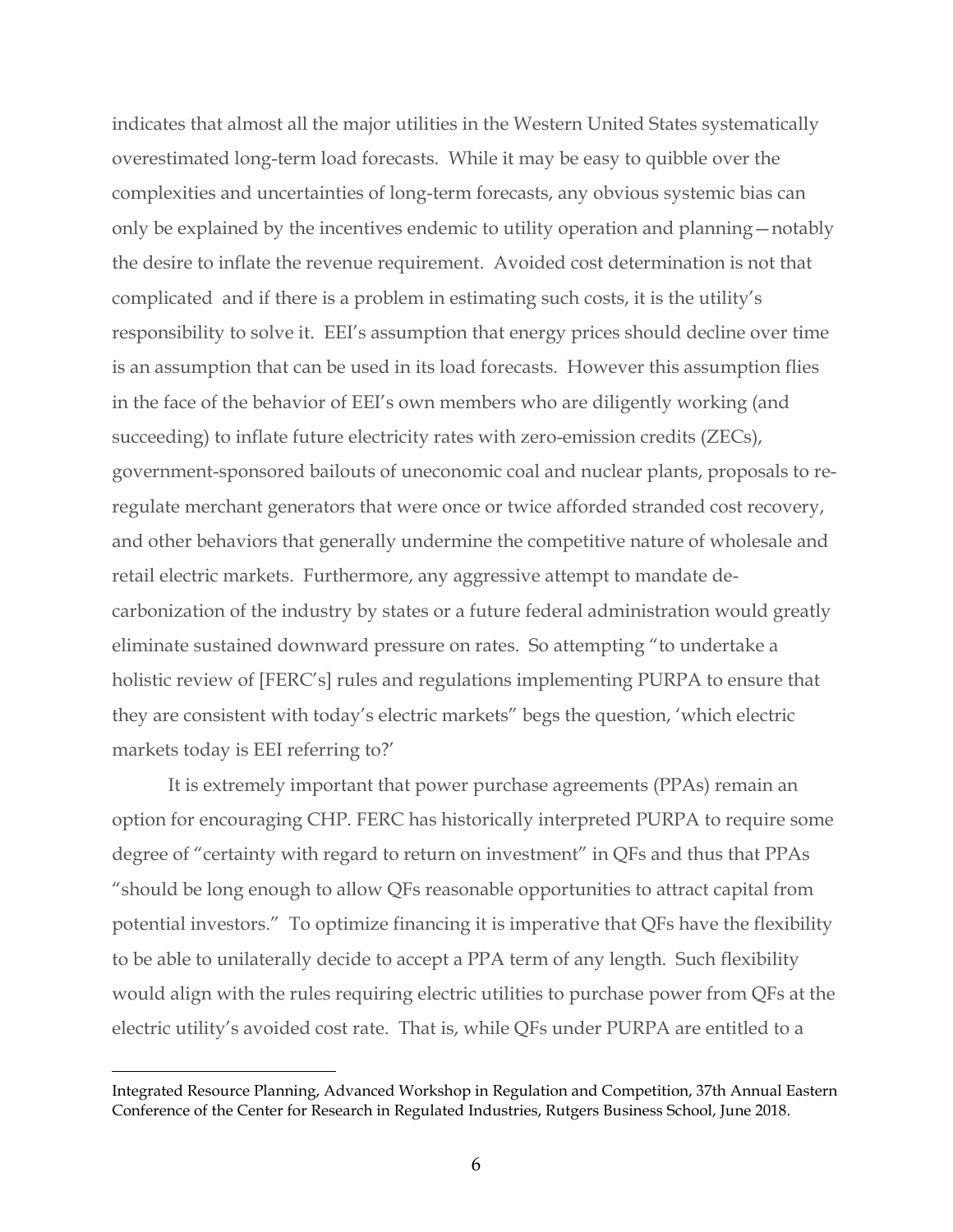rate equal to the purchasing utility's "full avoided cost" (the statutory ceiling), QFs nonetheless have the flexibility to unilaterally decide to accept less than the "full avoided cost."

In this regard, U.S. Manufacturers recognize that the states can improve their avoided cost calculations, which are not always consistent or transparent. PURPA and the FERC regulations already prohibit states from using avoided costs as a policy tool to discourage economically viable resources (with rates that are below avoided costs) or to encourage or subsidize uneconomic resources (with rates that exceed avoided costs). What is needed is enforcement of, rather than change to, PURPA and FERC regulations. U.S. Manufacturers reiterate their recommendation that the Commission should direct its staff to prepare a guidance document on the applicability of the various avoided cost methodologies. The audience for this document would be state commissions and utilities. We do not believe that there is one best method, and it is important that states be given maximum flexibility to fulfill their statutory responsibilities. Staff guidance would include its assessment of the pros and cons of each methodology, best practices, and options for addressing the pricing anomalies that exist in wholesale markets created by federal subsidies.

#### III. ESTABLISHMENT OF A LEGALLY ENFORCEABLEOBLIGATION

EEI proposes that the states should have latitude to determine when the legally enforceable obligation is incurred for purposes of fixing the avoided costs. Commission regulations allow QFs to choose whether avoided costs are determined at the time of delivery or when the legally enforceable obligation is incurred. The flexibility is valuable to CHP developers. EEI suggests that the current FERC regulations protecting against utilities that "may refuse to negotiate a contract, or otherwise inhibit interconnection . . . are misplaced and fail to recognize the opportunities for the QF to seek relief from the Commission, the state authority, or through the courts." But the whole objective of PURPA was to remove these types of obstacles for QFs and thus to

7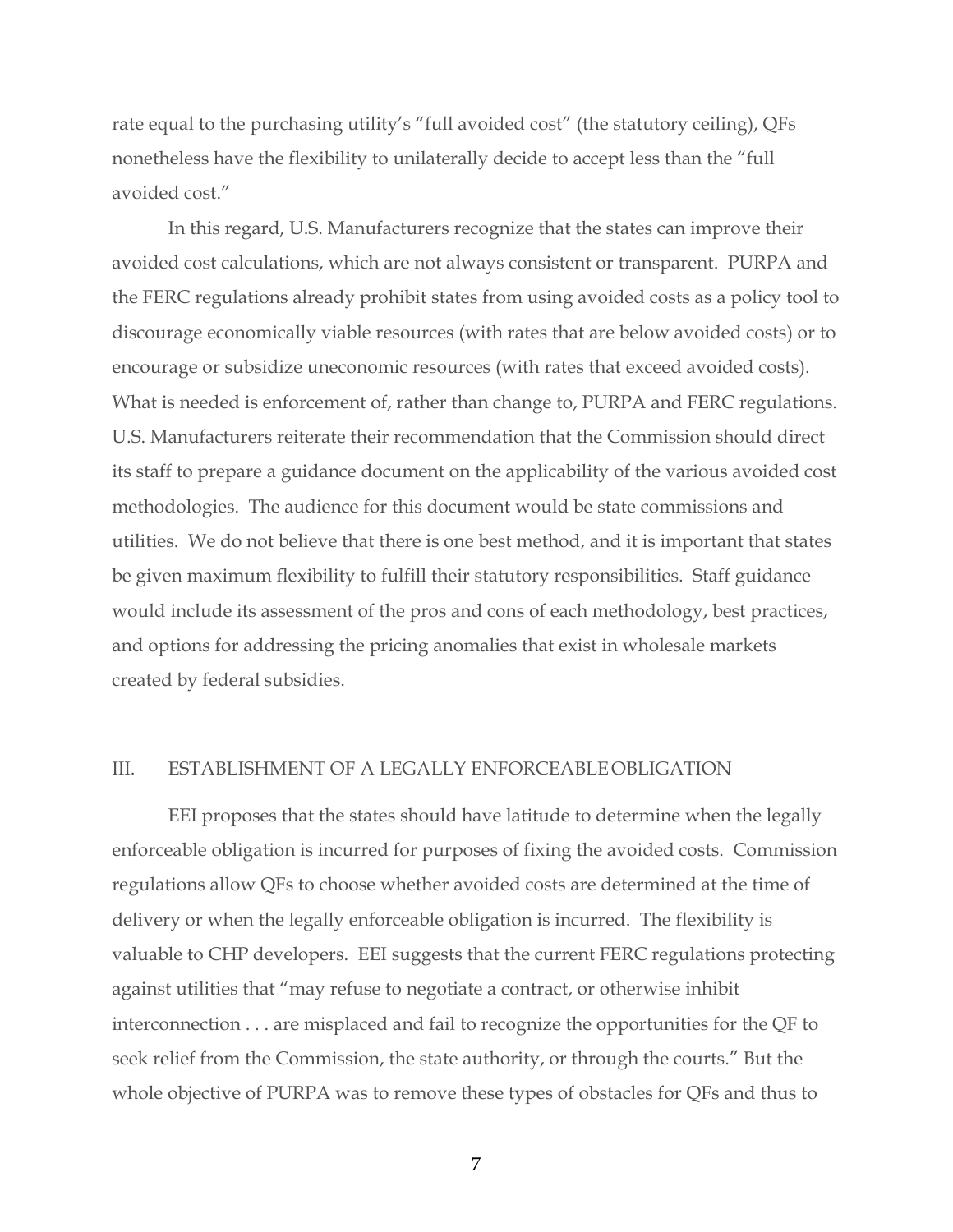establish greater commercial certainty. Cogenerators and other QFs should not suffer the burden of taking affirmative steps to seek redress from utilities' malfeasance.

#### IV. THE 20 MW THRESHOLD

The Commission has reasonably concluded that certain QFs may have difficulty accessing the market due to their small size and that a reasonable and administratively workable definition of "small" is 20 MW net capacity or smaller. EEI proposes that the 20MW threshold should be eliminated or significantly reduced on the basis that the question of whether a QF has "nondiscriminatory access" to a market should focus on just that – whether the QF meets the applicable minimum participation rules in the applicable region. EEI presents no support for its multiple claims that there is "gaming" of the 20 MW threshold, $5$  and its examples of FERC extending primary frequency response and ride-through of low voltage events to small generators in view of their low cost has no relevance to PURPA, where the Commission distinguishes between small and large facilities to reflect the ability of particular QFs to access markets. Nor does the over-saturation of renewable QFs in certain states—the result of lucrative federal and state subsidies—justify the sweeping changes that would destroy the viability of CHP, which receive no direct subsidies. CHP is not over-saturated anywhere. CHP facilities typically remain net purchasers of electricity from the local utility or organized market, and where they are in abundance, are the bedrock of the local economy.

Although the 20-MW threshold represents a somewhat arbitrary balancing, in practice it has functioned well, and there is no compelling need to change it. The 20- MW threshold reasonably recognizes the burdens faced by smaller QFs with limited resources and the utilities' disproportionate access to information relevant to whether discrimination exists, such as modeling data and study assumptions. Given the longstanding history of the existing threshold level, it should remain because the industry

<span id="page-7-0"></span> <sup>5</sup> The Alliant Energy example referenced by EEI would be addressed by fixes to the one-mile rule.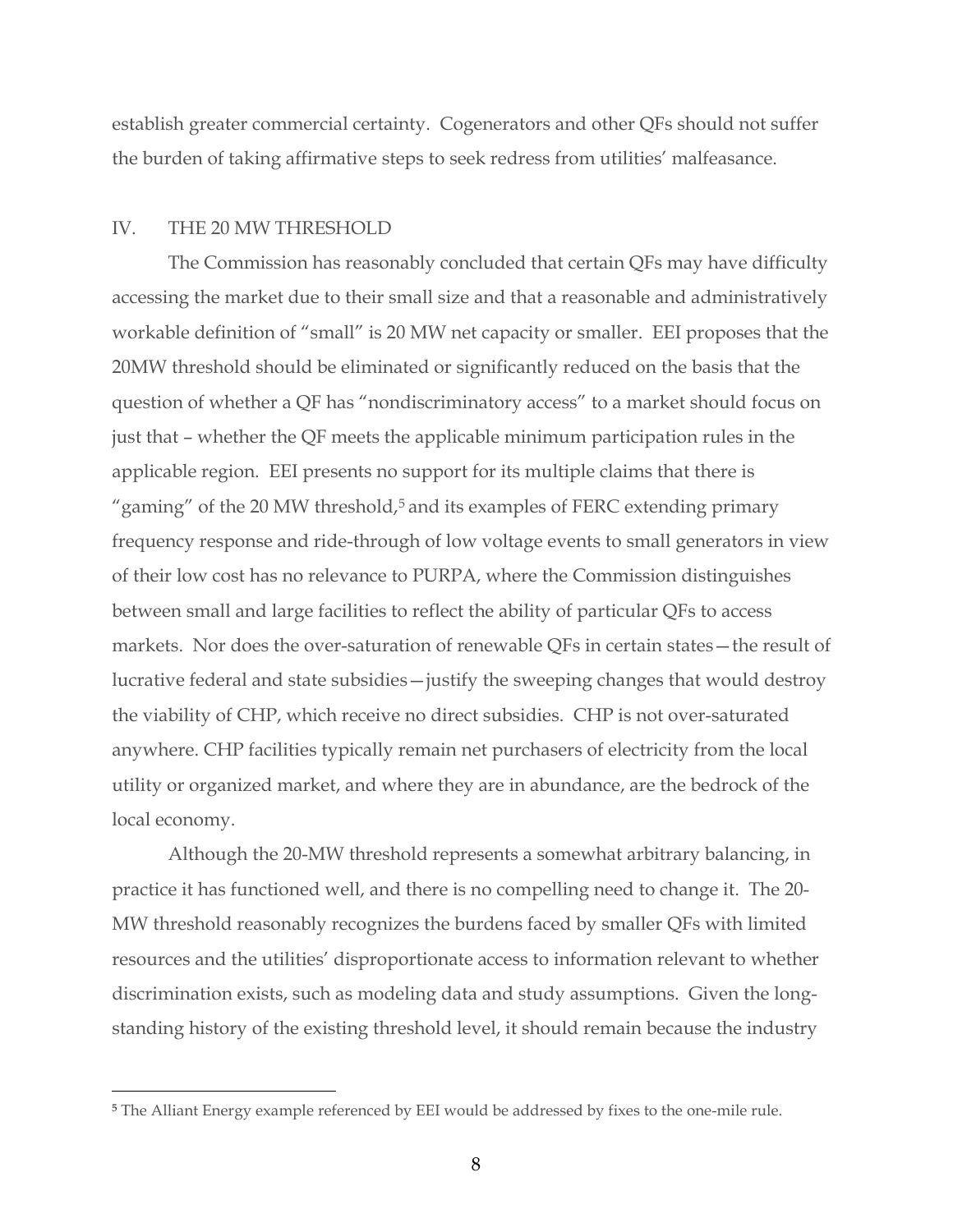has learned to live with it and plan accordingly. Certainty is essential to promotion of capital investment. Utilities retain the opportunity to rebut the presumption based on a case-by-case review to assess whether the small QF in fact has non-discriminatory access to markets.

### V. SELF-CERTIFICATION

EEI proposes to require any QF to certify that it meets the requirements of the regulations, requiring any interested party to protest the certification, and shift the burden of proof to the QF. The Commission has rejected previous efforts to do away with self-certification on the grounds that the "processes and safeguards" that are in place are sufficient and that the Commission has the authority to review a selfcertification. [6](#page-8-0) There is no need for a change in the established practice.

The Commission has noted that the reasons for self-certification "were that the complexity, delays, and uncertainties created by a case-by-case qualification procedure would act as an economic disincentive to owners of smaller facilities."[7](#page-8-1) This is exactly what would happen if, as EEI proposes, a utility could simply file an objection to a QF certification filing to shift the burden to and impose those costs on a QF. There is no evidence that FERC's existing regulations for the self-certification of qualifying cogeneration facilities is in any way a burden on utilities or utility customers. EEI's proposal would be burdensome on the QF and discourage future development of this technology

### VI. CONCLUSION

The Commission should deny suggestions that a holistic review of its FERC regulations is necessary or appropriate. Wholesale changes would be inconsistent with the Congressional intent underlying PURPA with the outcomes of recent Congressional

<span id="page-8-0"></span> <sup>6</sup> Order 671-A at P 22. In Order 671 at P 79, responding to comments questioning self-certification, FERC revised its rules make explicit its authority to revoke, on its on motion, the QF status of self-certified QFs.

<span id="page-8-1"></span><sup>7</sup> Order 671 at P 83.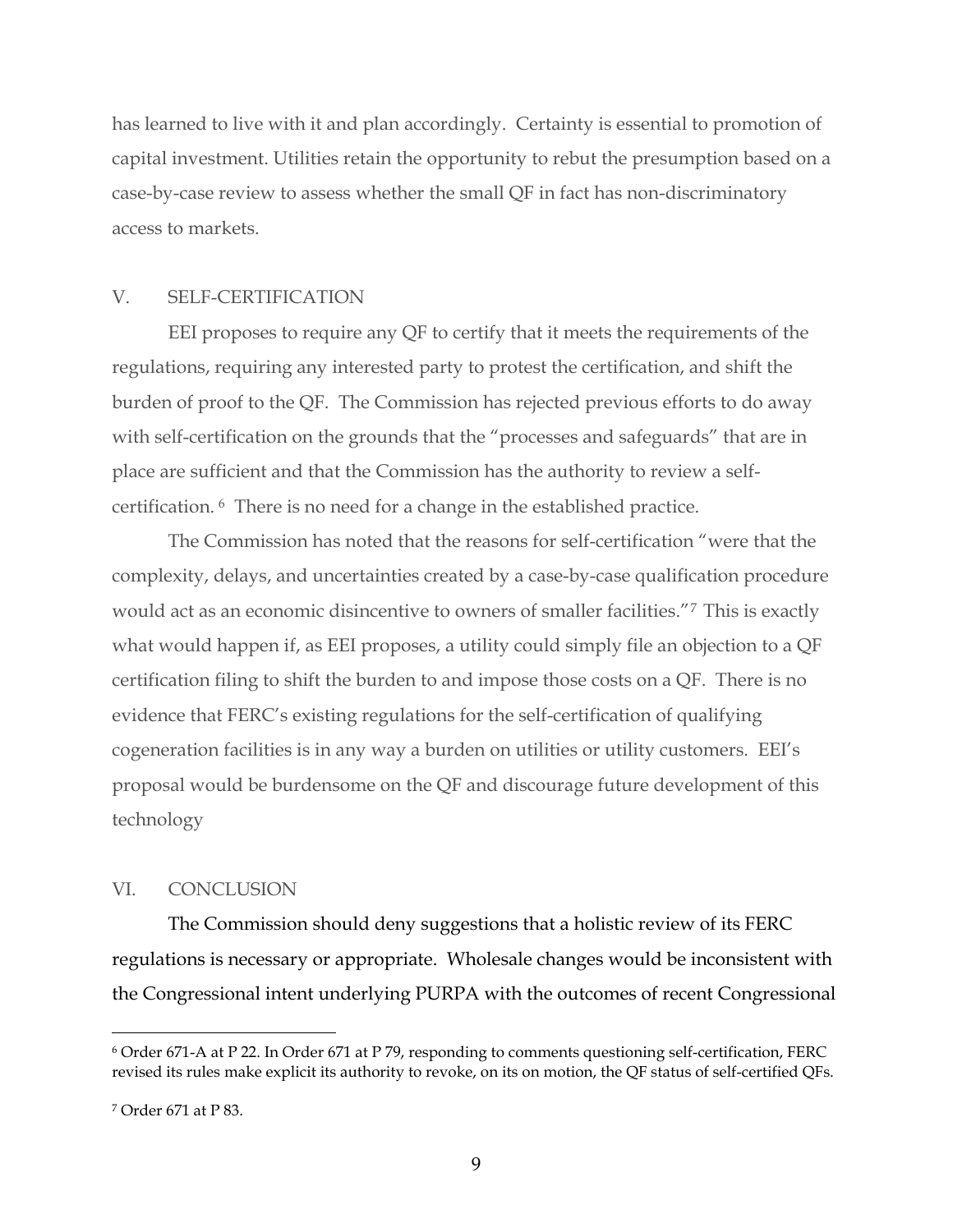hearings on PURPA implementation and potential reforms, and with the testimony and statements provided at FERC's 2016 technical conference in this docket. The Commission should limit its PURPA inquiry to narrow, targeted fixes that may warrant review, such as reassessment of the one mile rule and correction of the over-saturation of renewable qualifying facilities in certain states Respectfully Submitted:

John P. Hughes President and CEO ELECTRICITY CONSUMERS RESOURCE COUNCIL (ELCON) 1101 K Street, NW, Suite 700 Washington, DC 20005 Emai[l: jhughes@elcon.org](mailto:jhughes@elcon.org) Phone: 202-682-1390

Owen Kean Senior Director of Energy Policy AMERICAN CHEMISTRY COUNCIL 700 Second Street, NE Washington, DC 20002 Email: Owen\_Kean@americanchemistry.com Phone: 202-249-7000

Jerry Schwartz AMERICAN FOREST & PAPER ASSOCIATION 1101 K Street, Suite 700 Washington, DC 20005 Email: Jerry\_Schwartz@afandpa.org Phone: 202-463-2700

Robert D. Bessette President COUNCIL OF INDUSTRIAL BOILER OWNERS 6801 Kennedy Road, Suite 102 Warrenton, VA 20187 Email: bessette@cibo.org Phone: 540-349-9043

Dated: July 13, 2018